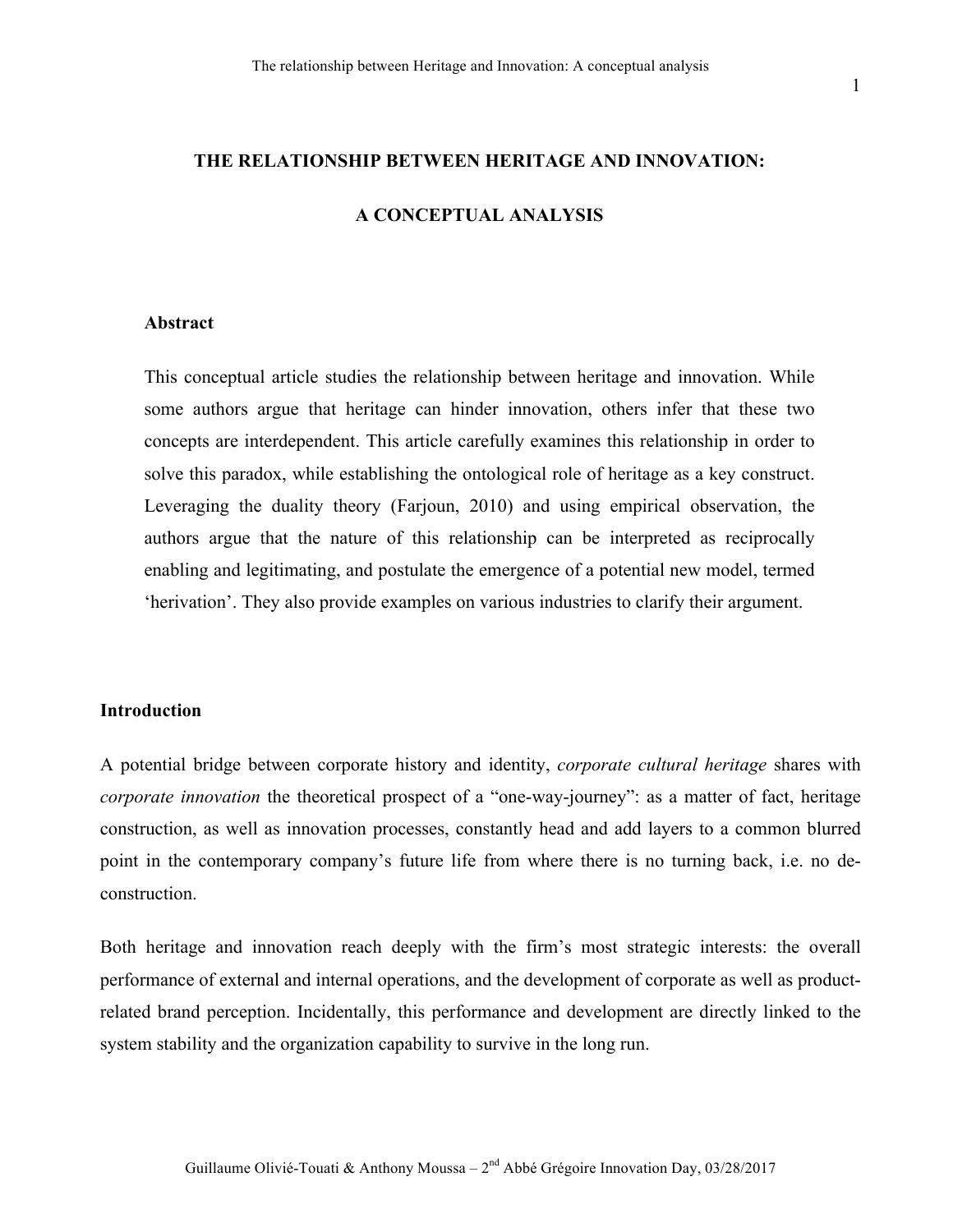Heritage and innovation equally share outcomes and objectives, based on processes and practices whose awareness increases the perceived complexity and the multidimensional nature of organizations, and leads to a probable de-simplification of decision-making strategies.

The understanding of the interrelation between heritage and innovation therefore appears as a new insight in the postulated innovation continuum (Hudson, 2011), and as a new area of research, considering the *numerous historic yet innovative firms*. This nascent area presents gaps in the literature that can be identified by the following preliminary questions:

- Could corporations themselves (through all their economical, societal, and historical dimensions) be considered as a major feeding source for their innovation strategies through the prism of their cultural heritage?
- If to innovate is generally interpreted as at some point a way of "getting rid of the past", is there a contradictory approach that could interrogate the assumption, and therefore help to resolve the inherent paradoxical connection between heritage and innovation?
- Could corporate heritage stand up as a source material and/or a leverage to output productive innovation processes?

Farjoun's duality theory (2010) enlightens the relation between the concepts of *stability* and *change*, moving conventions from a rather sclerosing perception of *dualism* to an enriching and benefic vision of *duality*. From this foundational point, we propose to challenge and infer a plausible analogy with the aforementioned questions, and then set up echoing correspondences with the symmetrical heritage-innovation interrelation on the organizational analysis level.

The cultural heritage analysis conducted in 2013 by one of the authors on the industrial firm Fenwick-Linde adds empirical insights likely to furthermore strengthen the idea of a plausible relationship between heritage and innovation.

After highlighting the major keystones and prospects driving cultural heritage issues in a corporate context (I), we will apprehend the key concept of innovation and leverage the duality theory to develop an extensive hypothesis of reciprocal dependency links between heritage and innovation (II), and then go through practical evocations of the realistic exploitation of heritage by innovative and perennial firms (III).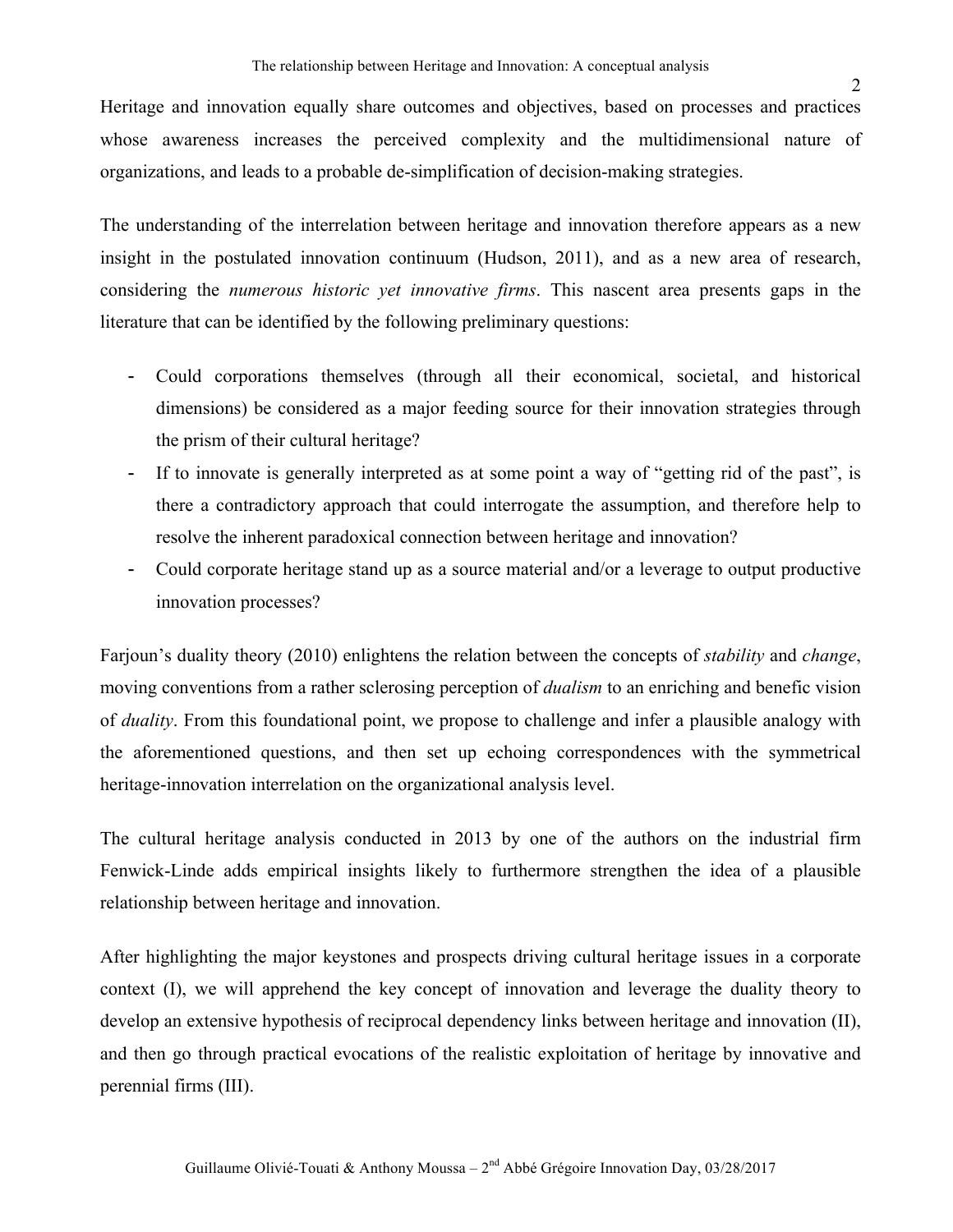## **I. Corporate heritage: Keystones and prospects**

### **a. What is corporate heritage?**

Corporate identity enhancement, logical follow-up of its global and shared awareness, has been for years one of the most promising challenges for all types of organizations involved in a more and more competitive and multicultural economic world. Understanding corporate identity, and working on it, requires enlightening the key role of one of its essential vector: corporate cultural heritage. This is particularly true for industrial firms for whom heritage is a key strategic issue (Dambron, 2004; Gasnier and Lamard, 2007). Nevertheless, how then can they take advantage of corporate heritage? Moreover, how can they exploit it according to a unified value-creating vision?

Board representatives, top/middle management and consultants are likely to find in corporate heritage the foundations of a forward-looking perennial project, likely to enhance the perception of corporate social responsibility (Jolly, 2006) and to generate development and social link (Barou, 2014).

### **i. Corporate history, identity and heritage**

The corporate identity representations (sensory, ethical, cultural, social, territorial) are enriched by several sources (brand and products, knowledge and expertise, teams…), equally crossed by historical dimension. History, even though answerable to subjective perception and a certain form of corporate politicization, appears indeed as a major entry point to all cultural issues' better understanding (Hudson and Balmer, 2013). But to clarify the causality link between history and identity and to enhance its exploitability, we need to get through a transitional and structuring stage: there we postulate *the critical usefulness of the corporate heritage concept* (Balmer and Burghausen, 2015).

Corporate cultural heritage will take its place somehow as *an ontological bridge between history and identity*, and also as an independent set of forces capable of offering the most coherent image of various identity components.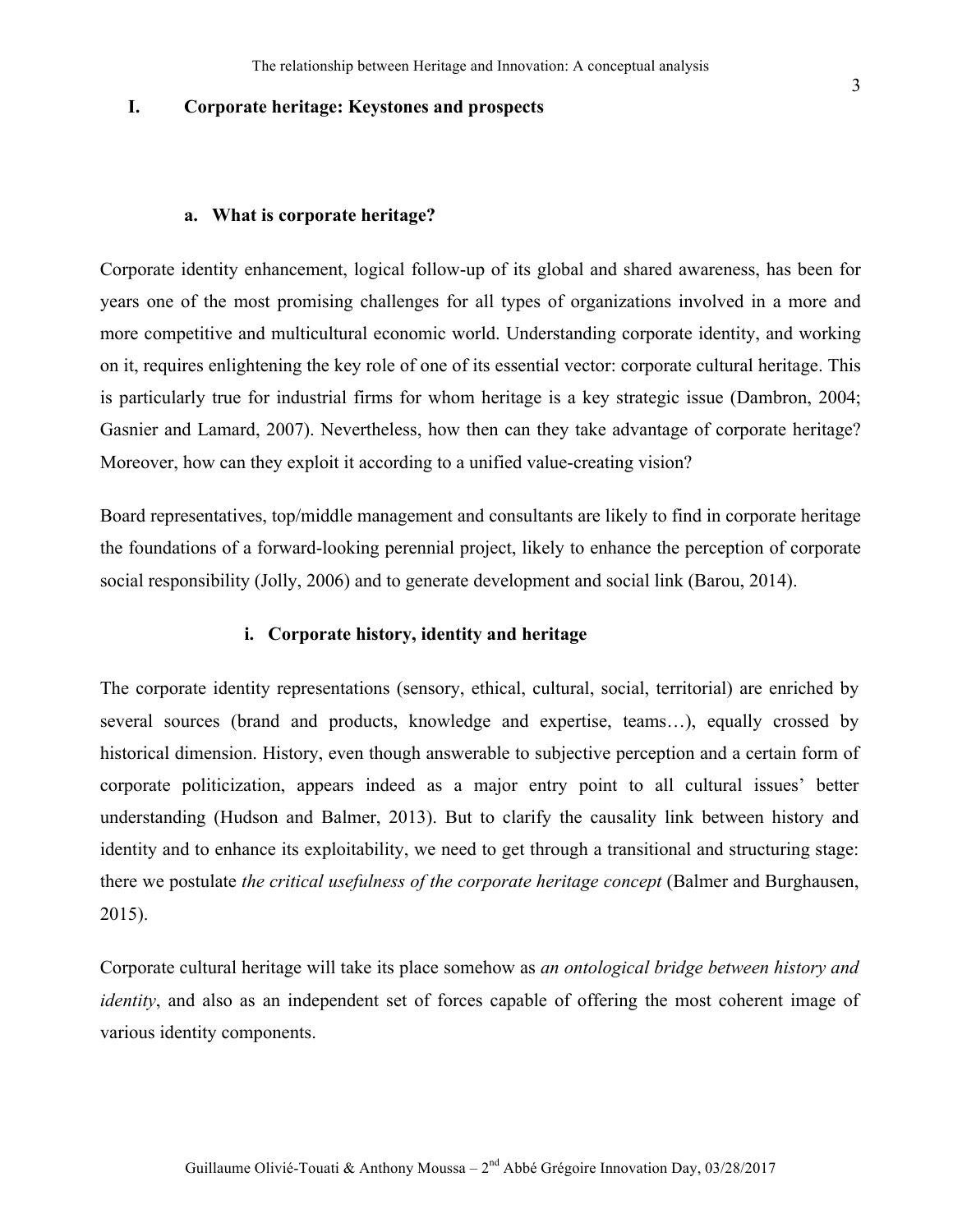#### **ii. An asymptotic relationship**

The transition phase between corporate history and identity can be described as an asymptotic relationship (as described in figure 1): *identity building increasing indefinitely as misleading of historical interpretation decreases*. Confusion of historical interpretation cannot get to a zero point because there will always be a distortion between tangible reality of past events and their qualitative measurement.

The *integration of heritage dimension* is the theoretical leverage that will help to lower interpretative confusion, while getting through a sort of *equilibrium situation* between:

- **Identity immaturity** (zero to little brand/corporate identity consciousness);
- **Identity maturity** (effective brand/corporate identity consciousness).

After reaching identity maturity stage, a synergic/virtuous circle will reflect the *necessary coherency between collective representation and collective action* from companies' operators and staff.



Figure 1. The asymptotic relationship between corporate history, heritage dimension, and identity building.

Guillaume Olivié-Touati & Anthony Moussa –  $2<sup>nd</sup>$  Abbé Grégoire Innovation Day, 03/28/2017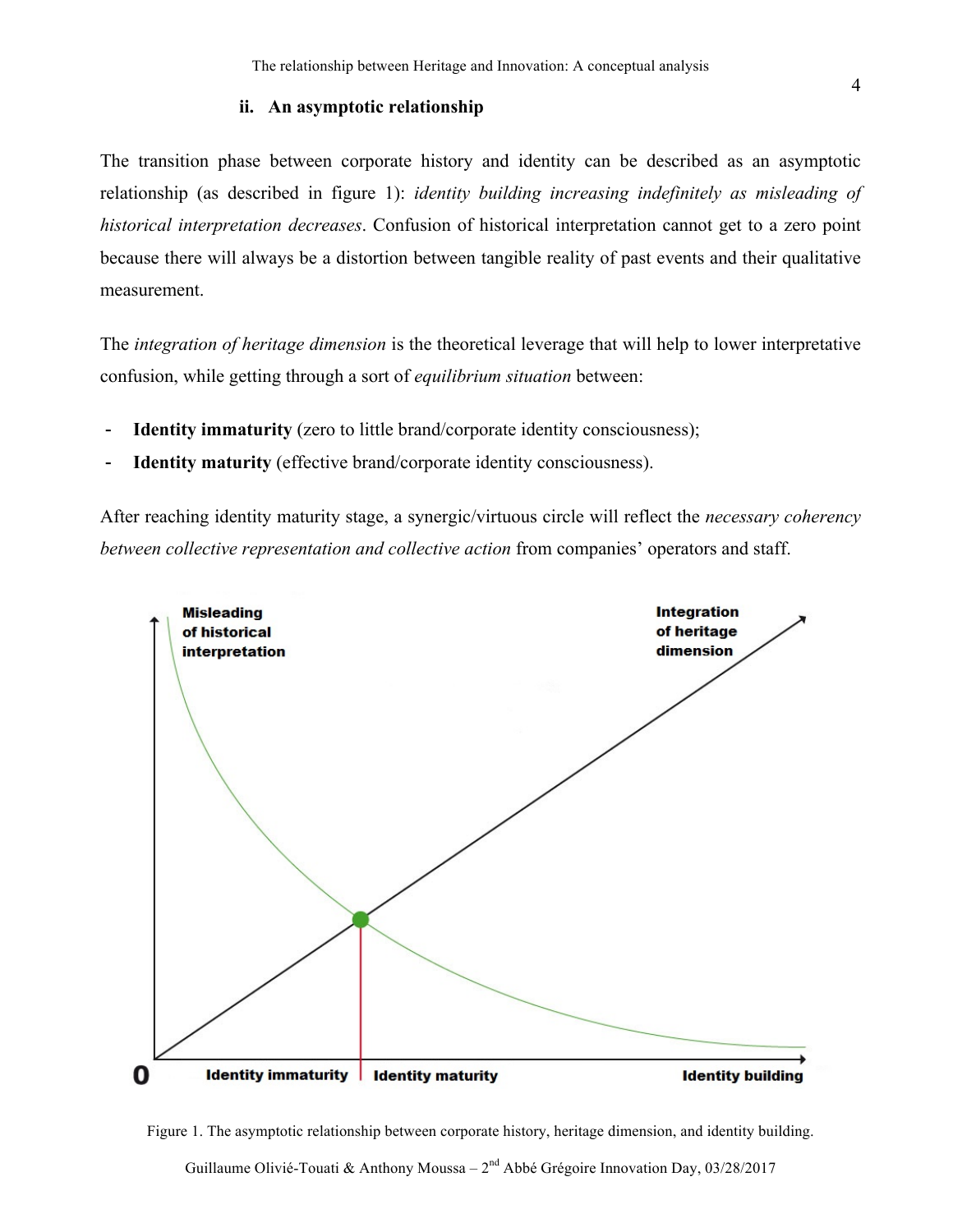#### **b. Corporate cultural assets**

#### **i. Corporate heritage issues**

Relationship between men and heritage is a major civilizational issue, considering the potent effects generated by the diverse manifestations of the past in shaping national and personal destinies (Lowenthal, 1985).

This relationship has been so far widely unexploited in the corporate world, in spite of an obvious interest by all stakeholders considering the highly positive spin-off of its systematic consideration, both from a performance and ethical prospect (Cardot, 2006).

The corporate heritage standpoint serves to look at corporate organizations not only as economic entities designed to generate positive income statements, but also as meeting points between men, values, places and memory (Thuderoz, 2010).

Corporate or brand heritage is a high potential resource of growth momentum and positive image for the company, *as potentially a strategic part of brand management, of human resources management and of marketing and communication management* (Urde et al., 2007).

It can indeed enhance productiveness and add value at each key phase of the company's life: early stage and creation; development based on external and organic growth; transfer.

Corporate heritage is a complex, transmissible, and continuous aggregate made of specific cultural assets provided over time by collective memory as well as economic activity. These cultural assets can be tangible (machinery and tools, places like headquarters or plants…) or intangible (ethical values, expertise…) (Burghausen and Balmer, 2014).

Based on this assumption reinforced by our field observation: 1. We will define corporate heritage as the *embodied ensuing corpus of rallying cultural resources (tools and machinery, places and premises, ethics and values, expertise and know-how, iconic products and services) contributing to the clarification and achievement of the company project*. 2. By *cultural*, we point out the *characteristic of any intelligible and intellectually transmissible result of a human appropriation, intervention or transformation*.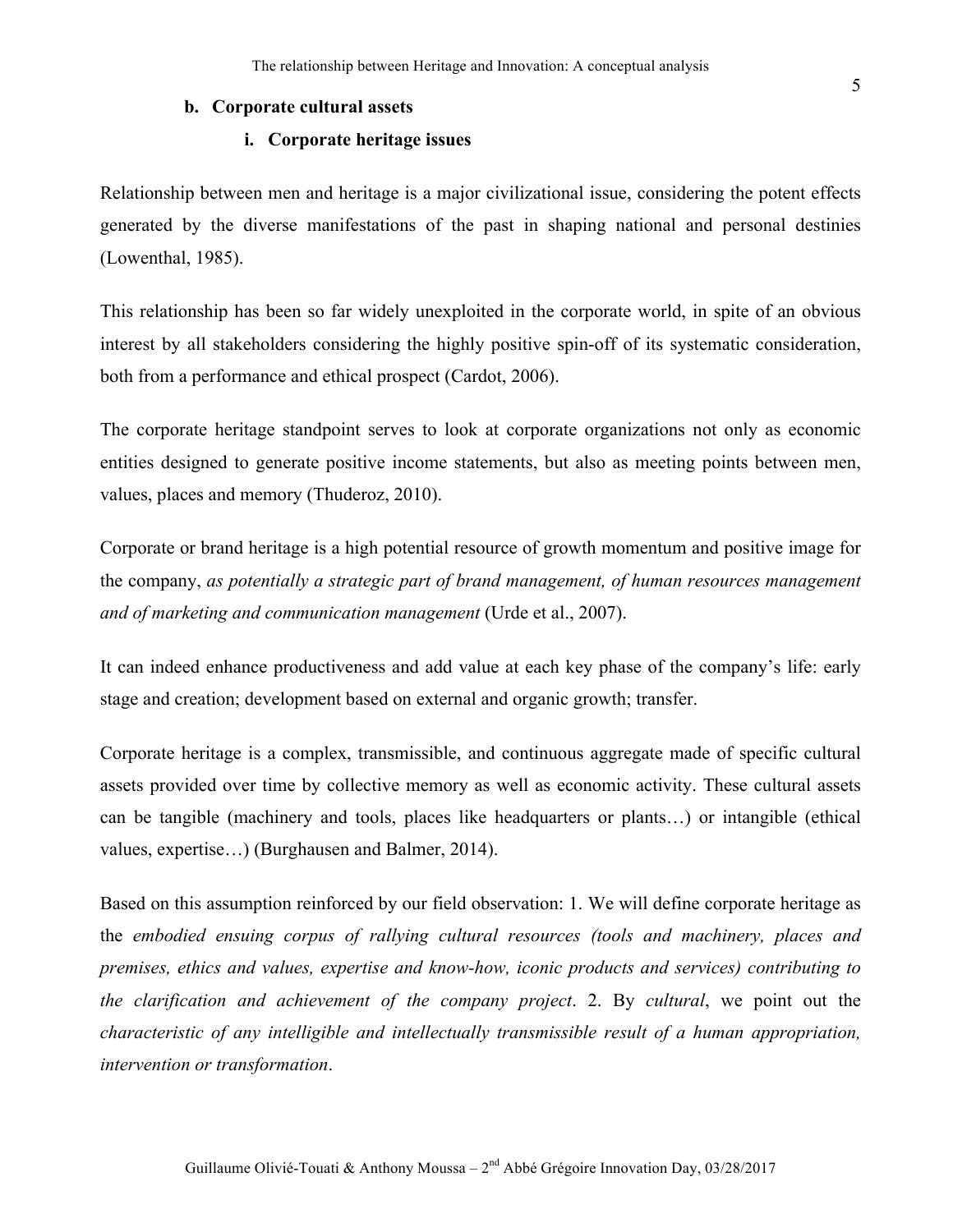Identifying corporate heritage implies both an inventory and a weighted classification of its components. We refer to this methodology as "cultural assets ranking". This leads to the organized construction of a rational recovery and valorization plan, which can be divided in three operating processes: cultural animation; cultural mediation; communication. Communication processes obviously stand as a primary solution to take the best strategic advantage of corporate heritage (Agerholm Andersen, 2015).

Corporate as well as brand heritage valorization relies principally on two types of supplementary and combinable actions: events, and print/digital publishing (Balmer, 2013).

Corporate heritage and brand heritage are necessarily correlated, corporate heritage standing as a step toward brand heritage qualifying processes, thus leading to sustainable brand preservation and identity improvements (Balmer and Burghausen, 2015).

# **ii. Heritage qualification and maturity stage**

Our assumption, based on our Fenwick-Linde firm's field observation, is that three representative curves equally proceed from the company's "cultural big bang", starting from the early creation stage and evolving synergistically:

- Historical interpretation;
- Heritage qualification;
- Identity building.

These curves' theoretical crossing point (in a 5 to 10 years process) calls upon a maturity stage, a crucial crystallization step (as described in figure 2) where we postulate that:

- Corporate cultural assets get fully measurable and exploitable for brand-related purposes;
- Heritage operations can be implemented, either by in-house teams or by a third party;
- Innovation processes can consciously be inspired and enriched by heritage assets.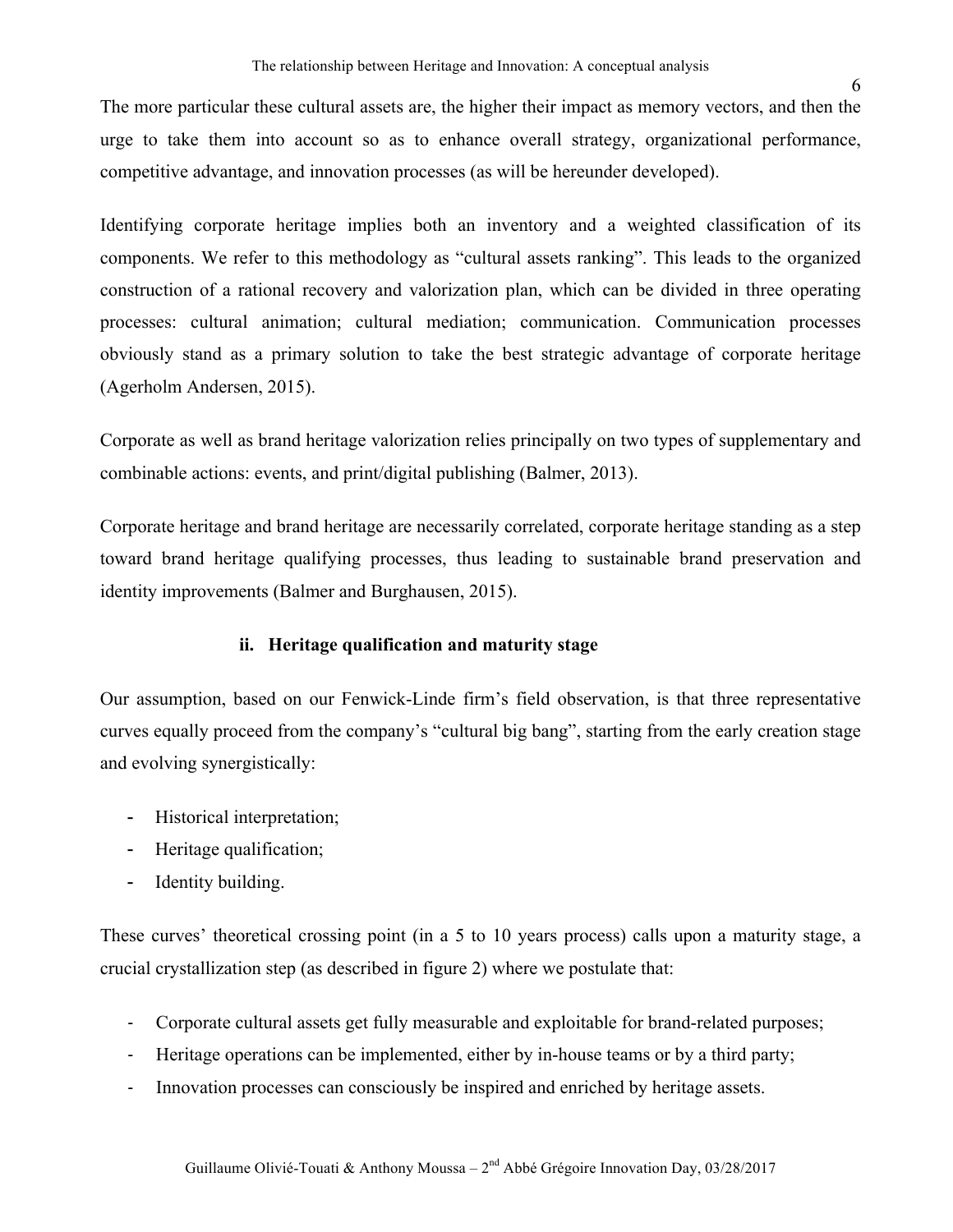

Figure 2. The relationship between identity building and heritage qualification.

Several technical skills (evenly regarding analysis, classification, protection and valorization) can therefore be put into action and produce positive effects on each type of corporate heritage: tangible, intangible, online, thus providing ideal conditions for a brand's revival (Dion and Mazzalovo, 2016).

# **II. Heritage and Innovation: A reciprocal dependency link**

To challenge the mutual causality between heritage and innovation, we will successively consider: a. their convergent features, b. the hypothesis of heritage as an outcome for innovation, c. the hypothesis of innovation as an outcome for heritage, and d. the emergence of a new conceptual model combining heritage and innovation inputs. Authors have studied the relationship between heritage and innovation in different sectors and at different levels of analysis (Carney and Gedajlovic,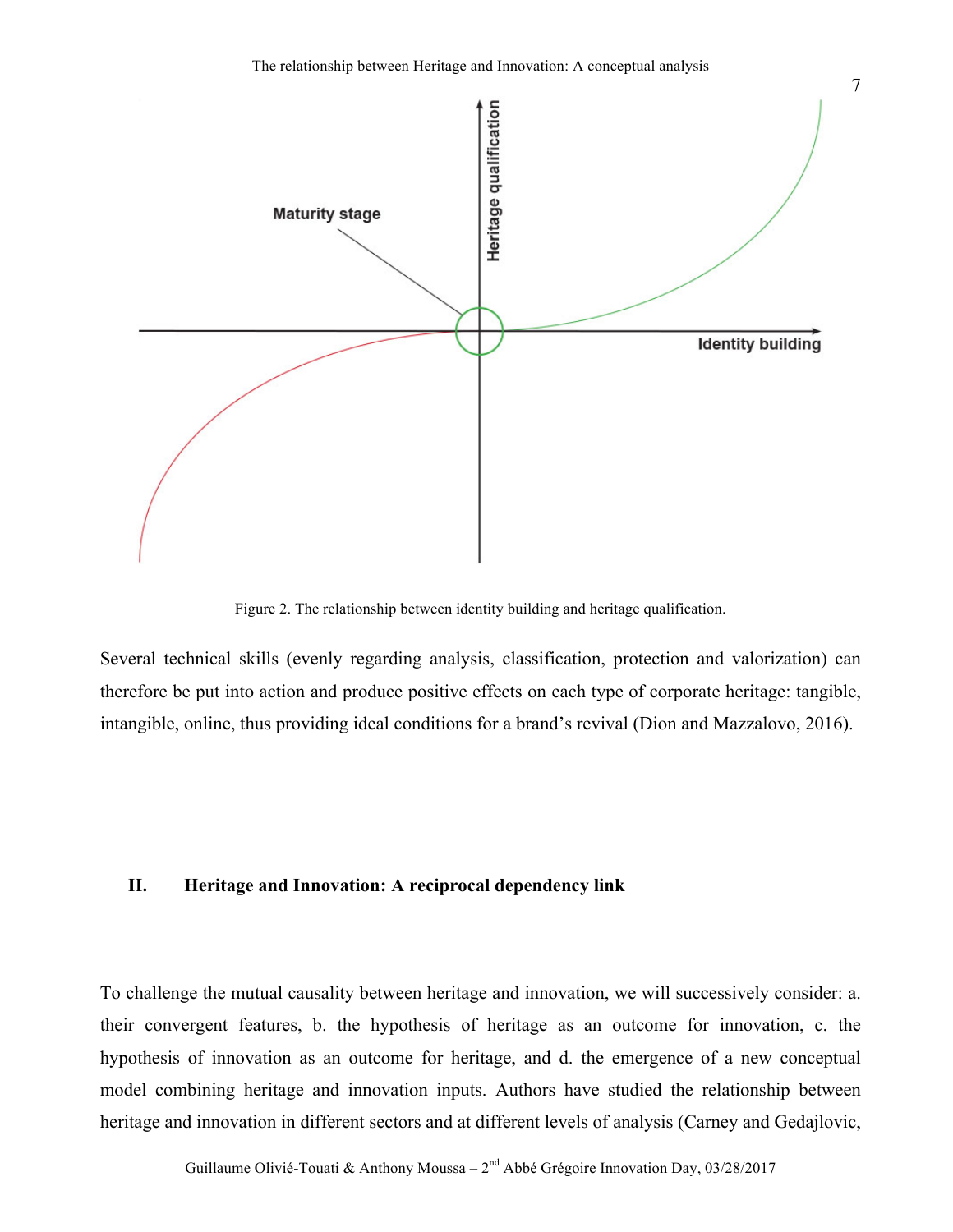2003; Byrom and Lehman, 2009). The nature of this relationship remains largely un-clarified, although heritage brands extensively use lists of past innovations to legitimate their presumed glorious history. Among other developments, this article argues that the specific nature of innovation processes can provide the firm with ground for enlightening its causal relation to heritage and more precisely corporate cultural heritage.

# **a. Convergent and echoing features**

Our assumption is that innovation relates to heritage (and vice versa) by sharing some common characteristics:

- Considering a presupposed inherent correspondence between *heritage and stability*, and between *innovation and change*: heritage and innovation equally channel corporate artifacts fostering *legitimacy and trust* (Farjoun, 2010).
- Heritage and innovation are both likely to produce positive effects on *overall corporate interests* and on *corporate and brand control*, regarding:
	- o Awareness
	- o Image
	- o Identity
	- o Development
	- o Value
- They both rely on the importance of *exogenous artifacts and outsiders' insights*: insiders being in most situations in a position preventing them from getting an objective analysis level matching the company's needs.
- They should ideally both be managed through a *non-conventional process approach*, so as to give its best chance to the production of new ideas and to generate the most enthusiastic team spirit in project management.
- For all stakeholders, they both provide in the long run a combination of:
	- o Increased benefits and high added value;
	- o Decreased disadvantages and constraints.
- They both imply in the long run a dynamic vision of a trans-organizational "work in progress" alternating *vertical and transversal corporate investigations*, thus breaking up conventional hierarchical barriers.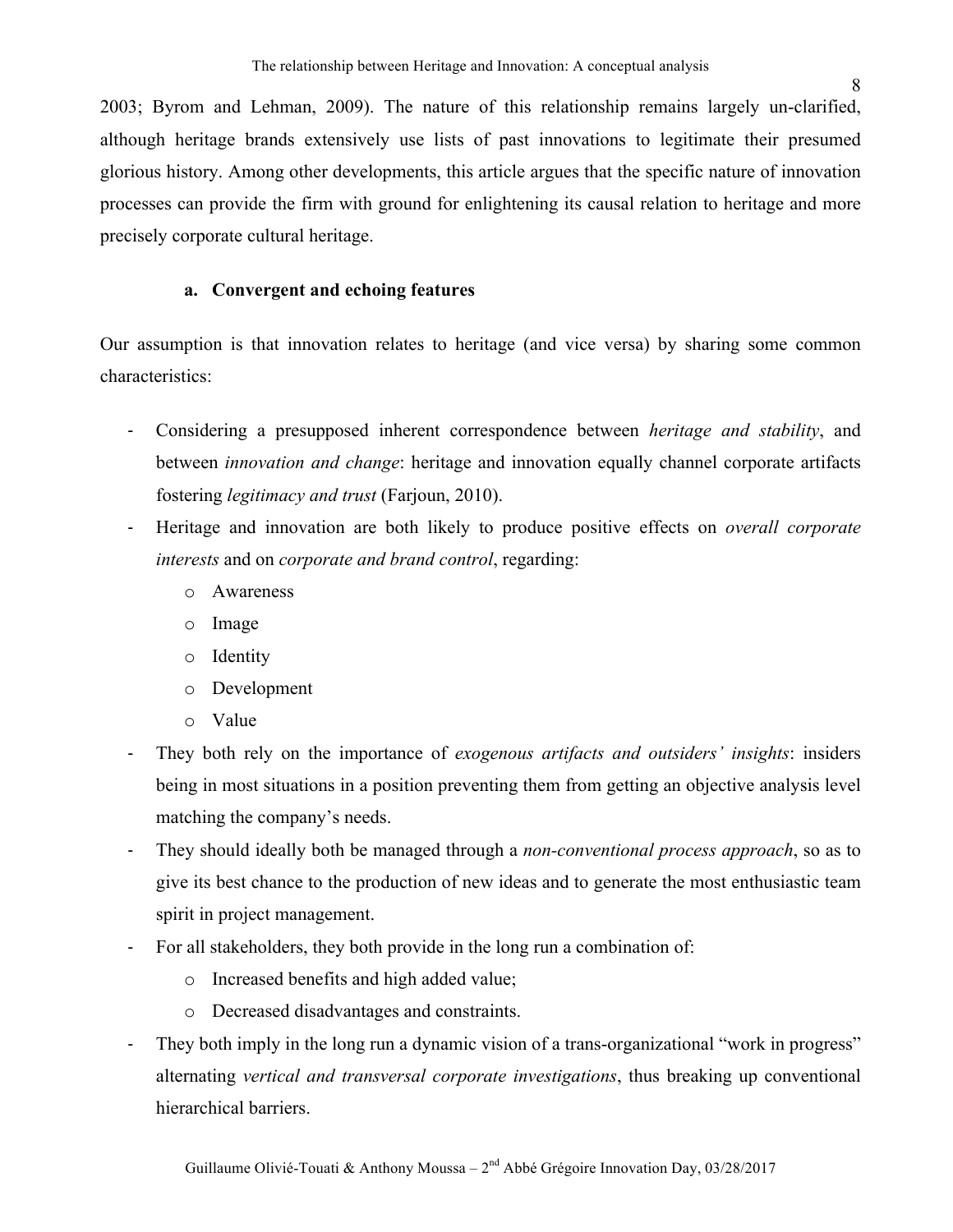- The success of creative methodology rely in both cases on a *non-deterministic approach*, and on the relationship between two underlying and clearly separate phases:
	- o *Divergence*, going through the operating principles: Suppose; Wander; Associate; Morph; Inquire.
	- o *Convergence*, going through the operating principles: Sort; Order; Adapt; Refine; Select.
- *Design thinking*, a key strategic and rather new approach to innovation (Beverland, Wilner, and Micheli, 2015, and Hashmi, 2016), is as well largely applicable to heritage, more specifically in the valorization phase of these five steps:
	- o Empathizing; (With company's ecosystem)
	- o Defining; (Specific heritage valorization needs)
	- o Exploring; (Heritage assets potential)
	- o Prototyping; (Heritage valorization plan)
	- o Testing. (Heritage valorization operating sequences)

#### **b. Heritage as an outcome for innovation**

Innovative products and services, whether or not they prove to succeed (i.e. meeting their targeted customers), are not only key indicators of a company's capability to survive in the long run in the competitive field, but also best-qualified future heritage components.

Looking at innovation as a new tradition (Nightingale, 1998) helps to understand how groundbreaking or incremental innovation-based artifacts actually feed and enrich heritage assets:

- The relationship between innovation, tradition and time implying that:
	- o A good innovation is a future tradition (i.e. it will be seen as a tradition when looking at it from the future)
	- $\circ$  A good tradition is an ancient innovation (i.e. it was seen as an innovation when looking at it from past time)
- It is then obvious that new products and services (if considered by the company's ecosystem as truly innovative) will soon be spotted and highlighted as *new key memory elements* (milestones in the company's history timeline), and therefore constantly add up *new layers and enriched complexity to the corporate cultural heritage body*.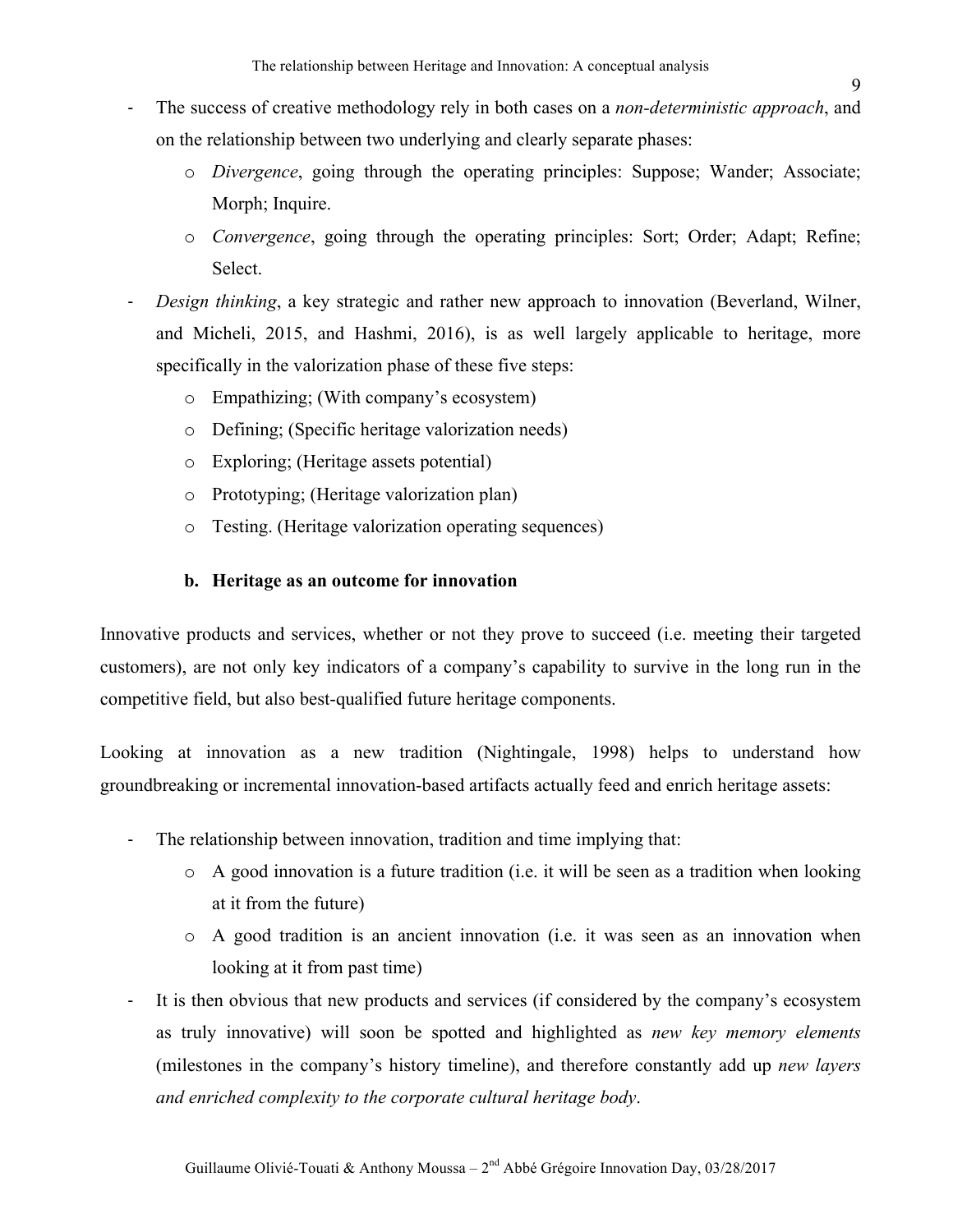Two phases are likely to infer from the innovation process starting point:

- Emergence: The new innovative artifacts take place in the company's ecosystem scope.
- Integration: The new innovative artifacts mix up with the actual corpus of heritage assets, so as to produce an enhanced ground for future consideration or valorization.

## **c. Innovation as an outcome for heritage**

The most challenging hypothesis regarding the theoretical connection between heritage and innovation relies on establishing a way to resolve this paradox (Poole and Van de Ven, 1989). This leads us to more questions:

How various assets originated from a company's history and cultural background can produce valuable and positive effects on its innovation strategy? How deeply anchored and highly *stable heritage items* shaping a company's present life can also be inspiring, to both form and substance, for effectively shaping its *change capability* in the future?

# **i. A necessary process step**

From a practical standpoint, heritage is a primary stage in a 3-steps process for newly hired product managers and more broadly any individual directly connected with strategic decisions:

- Observing/auditing the cultural heritage assets of the line of products on which one can rely on over time;
- Getting in touch with clients/customers and users experience;
- Proposing a strategic development plan for the years to come. (Commonly next 5 years as in the case of Fenwick-Linde)

# **ii. Conciliating heritage with "getting rid of the past"**

"Getting rid of the past", generally considered as intricately linked with innovation processes, intuitively appears as totally conflicting with the inclusion of heritage in the process, except in an industrial context (Sivula, 2014).

The confusion underlying the idea of *past* must be here clarified: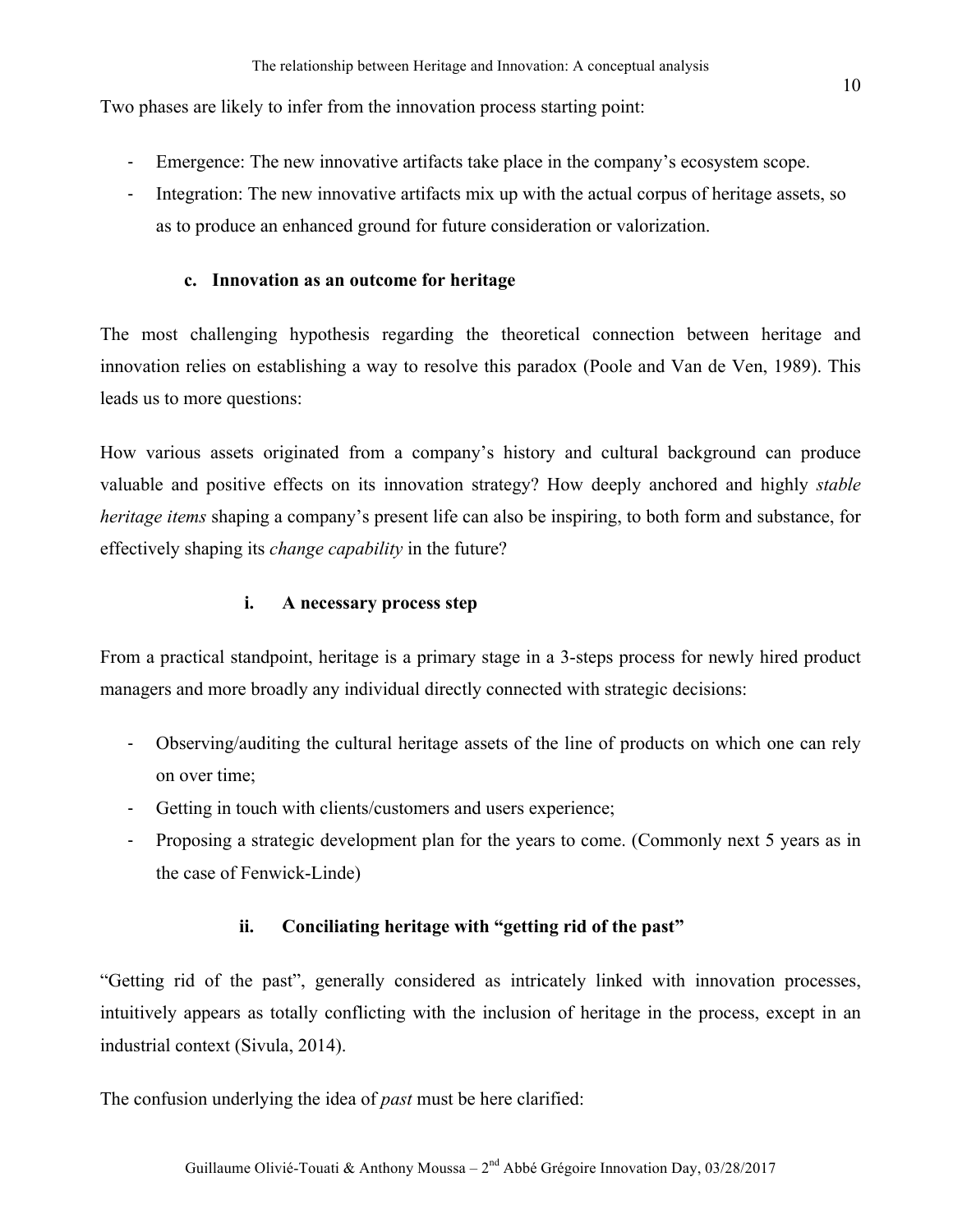- *Past* does not relate with heritage, but with history. It is indeed history, and more specifically the *misleading interpretation of history* (see above: I. a. ii.) that connects with the idea of a past we should get rid of to innovate (Urde et al., 2007, and Hudson, 2011).
- On the other hand, the heritage mindset relies on *bringing to life in the most effective way the company's unquestionable cultural presence*. Heritage being its *crystal-clear materialization* (mainly through effective events and publishing works), it cannot therefore be considered as *past* and should not be considered as conflicting or even contradictory with innovation (Burghausen and Balmer, 2014).

# **iii. Best-qualified heritage assets**

What are the corporate cultural assets most likely to leverage/feed/inspire the innovation cycle in its first phases of definition and discovery?

At this stage, we consider that innovative products and/or services, if based on organized and stimulating process approaches, get significant inspirational inputs (Smith, 2006, Lencastre and Côrto-Real, 2010) coming from:

- Tangible heritage
	- o Ancient innovative products
	- o Ancient innovative tools and/or machinery
	- o Historic and contemporary places or premises (head-quarter, production facilities…)
- Intangible heritage
	- o Corporate identity (especially in its territorial representation)
	- o Ethical values
	- o Recognized specific know-how and expertise

Cultural heritage assets taken as a whole will have a leverage effect on innovation-related development (Starr, 2013), though not attributable in a most answerable way, hence the *inherent predictable unpredictability of heritage-guided innovative processes and artifacts*.

# **iv. Taking in account the typology of innovation**

The typology of the innovation nature matters significantly to determine the level of matching with heritage building. The corporate heritage corpus will obviously grow over time, in its volume and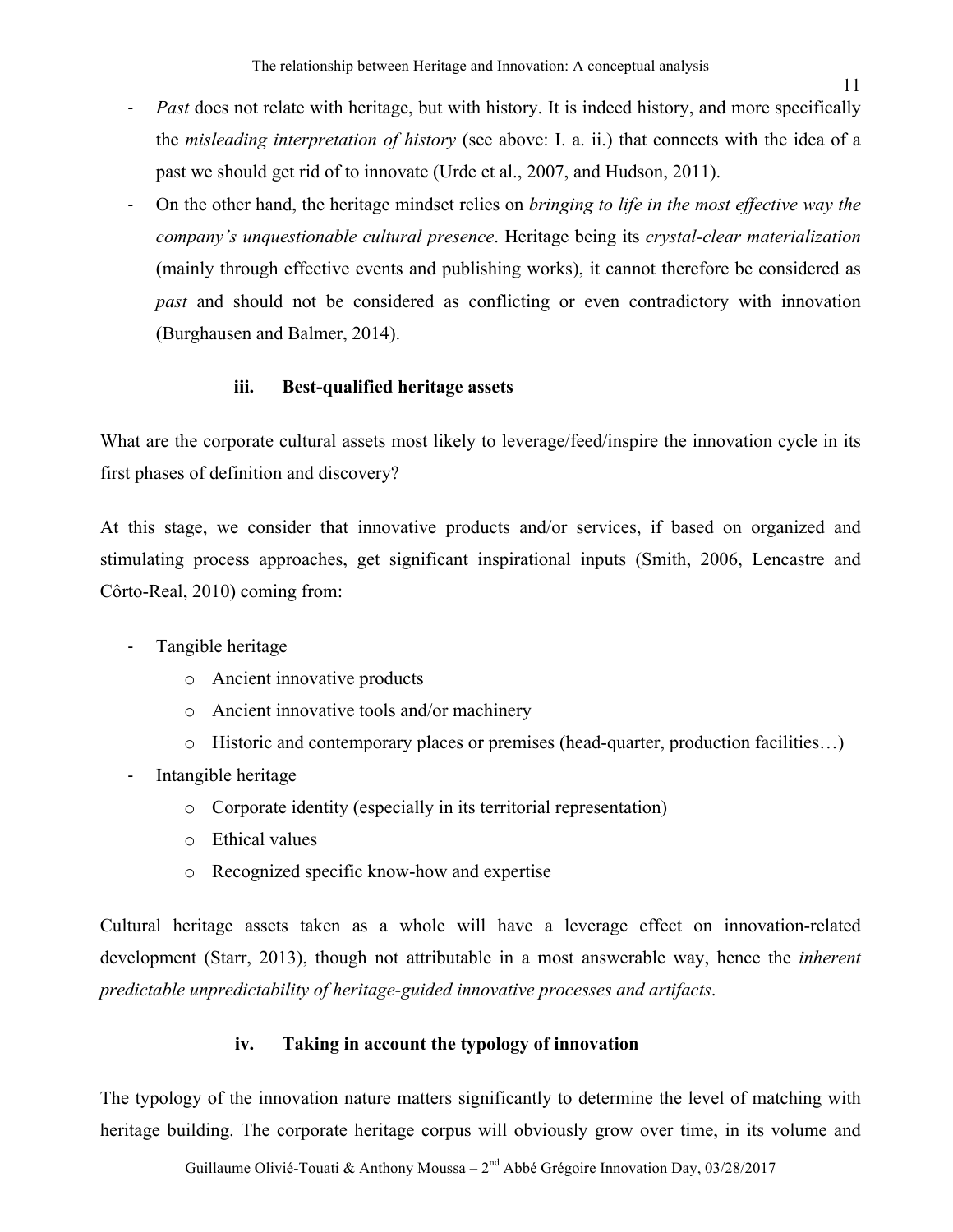12

complexity, following a *cultural assets acquisition curve*. The heritage growing pace being necessarily steady and gradual, it could preferably be coordinated (in a symmetrical and mutual causality relationship) with a type of innovation characterized by the same level of growing pace (as described in figure 3):

- *Incremental innovation* (the dominant form of innovation), with its *progressive evolutionary curve*, will be closely connected to the progressive quantitative increase of heritage assets:

Incremental innovation is potentially leveraged by heritage. (*Reciprocal steady relationship*)

- On the contrary, *disruptive innovation* will require from the organization a radical change in the market and/or values approach, and therefore a *breaking-through attitude* regarding the relatively stabilized form of heritage assets (O'Reilly and Tushman, 2004):

Disruptive innovation is unclearly leveraged by heritage. (*Nonreciprocal unsteady relationship*)



Figure 3. The relationship between incremental or disruptive innovation and heritage assets building.

# **v. Concordance/dissonance table**

Heritage and innovation outputs match on different dimensions; however, they also differ on other dimensions or behaviors, as described in table 1:

| <b>Concordance Heritage-Innovation</b>                  | <b>Dissonance Heritage-Innovation</b> |                         |  |  |  |
|---------------------------------------------------------|---------------------------------------|-------------------------|--|--|--|
| Including heritage assets analysis as a $1st$ step      |                                       |                         |  |  |  |
| on auditing a line of products                          |                                       |                         |  |  |  |
| Considering heritage as at the heart of the Considering |                                       | heritage as part of the |  |  |  |

Guillaume Olivié-Touati & Anthony Moussa –  $2<sup>nd</sup>$  Abbé Grégoire Innovation Day, 03/28/2017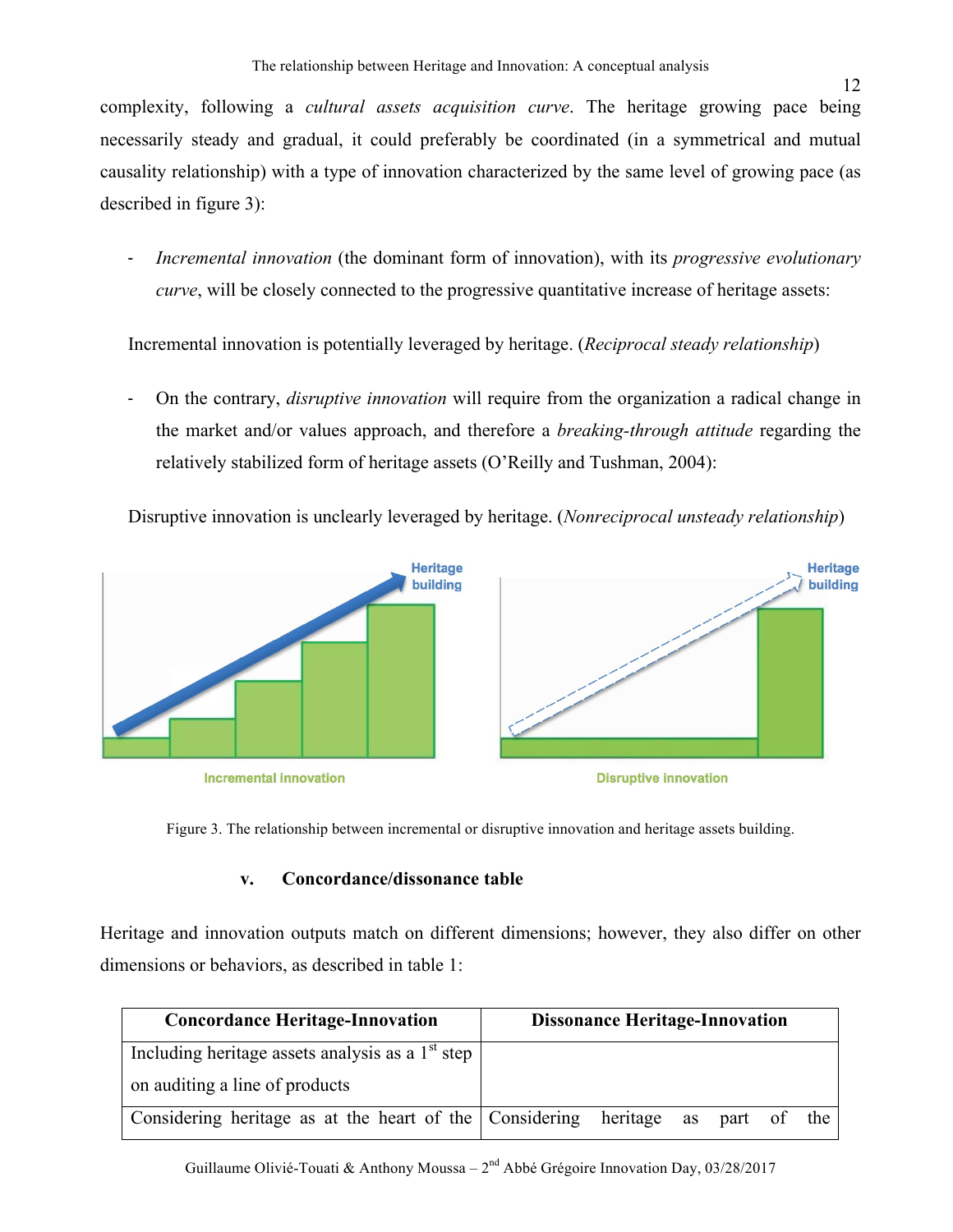| company's present life             | company's past life (namely, history) |  |
|------------------------------------|---------------------------------------|--|
| Best inspirational heritage assets |                                       |  |
| Incremental innovation             | Disruptive innovation                 |  |

Table 1. Concordance or dissonance between heritage and innovation.

## **d. Emergence of the time-related 'Herivation' model hypothesis**

Our preceding development (II, a, b, c) points out a *first level of relevance of the relationship between heritage and innovation*, the two concepts evolving and abstractly interacting as a plausible "two-dimensional" couple (as described in figure 4):

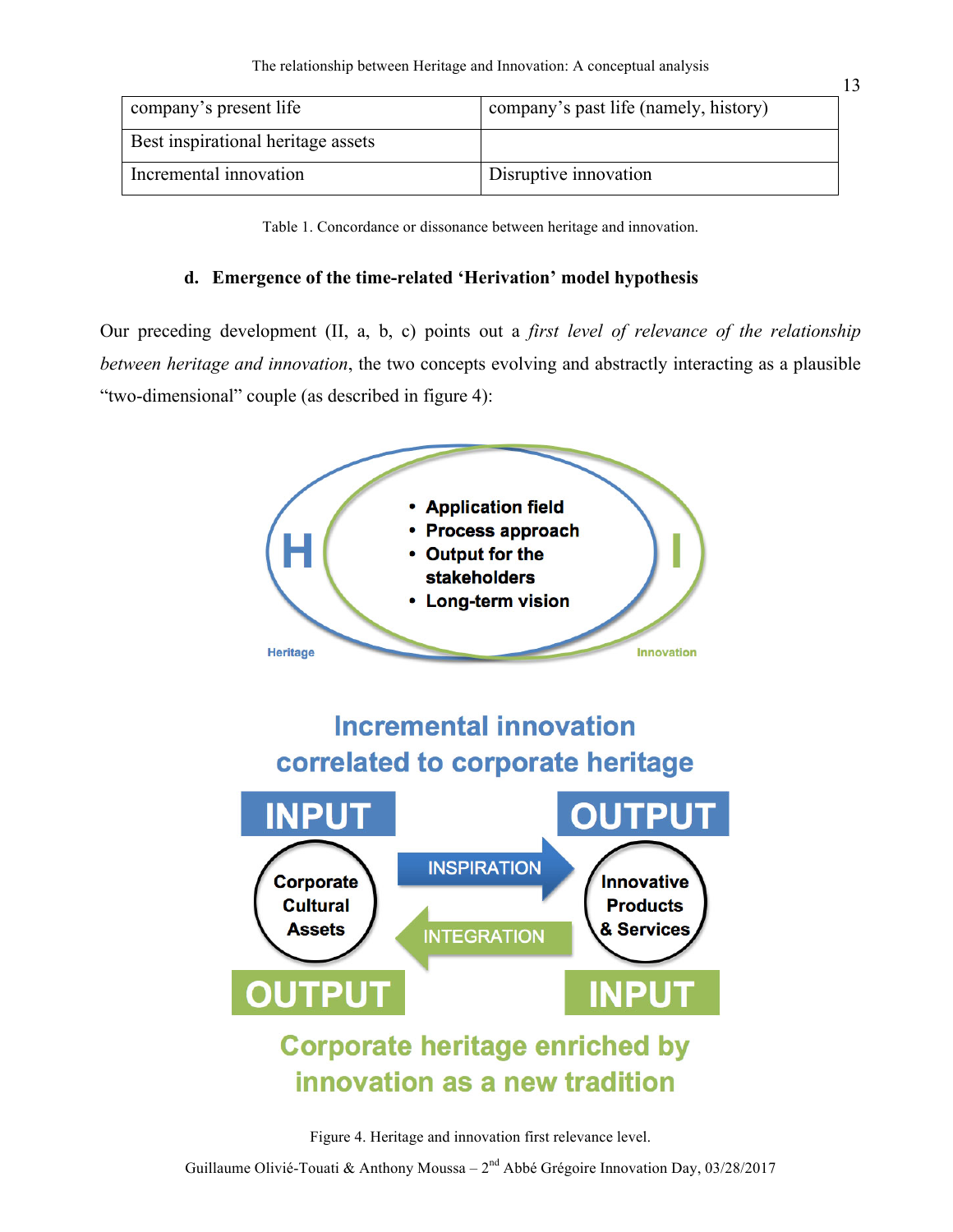Our purpose in this new section will be to leverage Farjoun's duality theory at its full extent by exacerbating a fundamental element, the *temporal dimension*, which will lead to the time-based proposal of a new conceptual model regarding the relationship between heritage and innovation.

Whether innovation derives from an episodic or continuous change (Feldman and Pentland, 2003), the interdependency and mutual legitimization nature of its relationship with heritage prevails on tension and dichotomy, thus adding more complexity to the classic exploitation-exploration model (March, 1991) already challenged by Farjoun's theory:

# i. **The dominant view of heritage and innovation as a dualism**

The organizational and behavioral keystones of March's widespread exploitation-exploration model can be *control-related* or *risk-related* sorted:

- Control-related exploitation's keystones
	- o Experience and maturity
	- o Current knowledge, routines and capabilities
	- o Static efficiency, low variance, repetition and reliability
	- o Predictability
- Risk-related exploration's keystones
	- o Inexperience and immaturity
	- o New knowledge, routines and capabilities
	- o Dynamic efficiency, high variance, innovation and unsteadiness
	- o Unpredictability

Specifically applied to heritage and innovation, this exploitation-exploration model's *mutually exclusive view* legitimates a relationship based on a *clear-cut dichotomous and simplified understanding*, and on the aforementioned dualism between stability and change:

| <b>Exploitation</b>                                   | <b>Exploration</b>                                   |
|-------------------------------------------------------|------------------------------------------------------|
| Heritage linked to <i>stability</i> 's key constructs | Innovation linked to <i>change</i> 's key constructs |
| <b>Control-related organizational processes</b>       | Risk-related organizational processes                |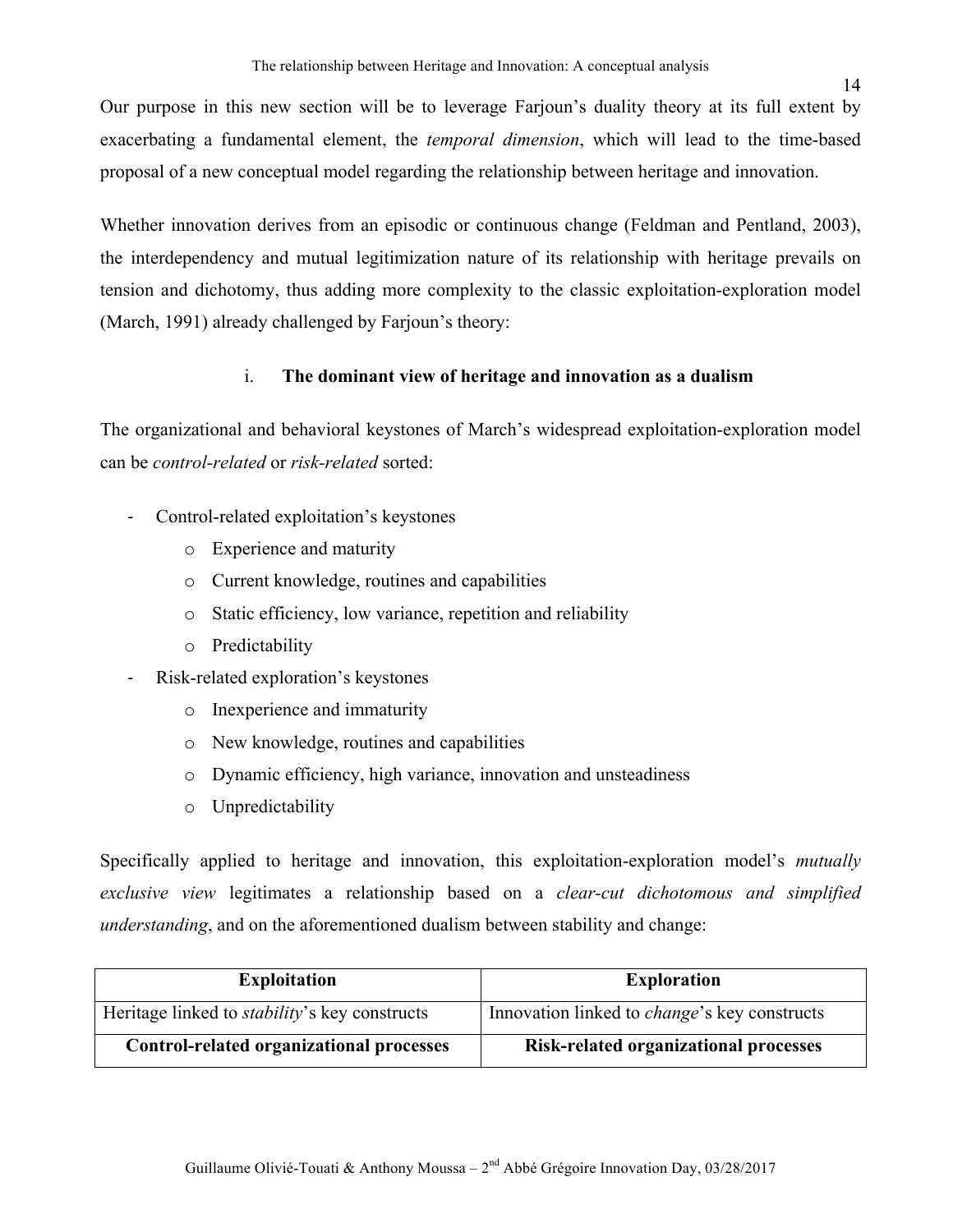#### ii. **The alternative view of heritage and innovation as a duality**

Much more satisfactory, Farjoun's duality standpoint offers an alternative view adding more complexity and multidimensionality to the layered nature of organizations, mainly by introducing the separation between *mechanisms* and *outcomes*. Regarding our concern, we will infer the conception of a plausible *interchangeability* between mechanisms and outcomes:

|           | <b>Mechanism</b> | Outcome    |           |
|-----------|------------------|------------|-----------|
| Stability | Heritage         | Innovation | Change    |
| Change    | Innovation       | Heritage   | Stability |

This interchangeability assumption reinforces our aforementioned reciprocal relationship postulate, but this time regardless of the incremental or disruptive nature of innovation, and leads to a dynamic and flexible view of the heritage and innovation concepts, even more blatant in the specific situation of *high-reliability systems and organizations* (Farjoun, 2010).

The duality view is also founded on the analogy of the "acrobat-on-a-wire" (Bateson, 1972), stating that experimentation and personal risk taking must intimately work together with careful step up in the same *structured and organized body* to ensure long-term security and survival. For the acrobat, the arms' large freedom of movement must absolutely be combined with the feet's constrained and slow steadiness of movement. Freedom and constraint (*change and stability*, *innovation and heritage*) must absolutely work together to avoid a fall, i.e. a *massive failure in the organization's life*, and keep up with the motion (as described in figure 5):



Figure 5. The "acrobat-on-a-wire" analogy figuring heritage and innovation intimate coordinated work.

Guillaume Olivié-Touati & Anthony Moussa –  $2<sup>nd</sup>$  Abbé Grégoire Innovation Day, 03/28/2017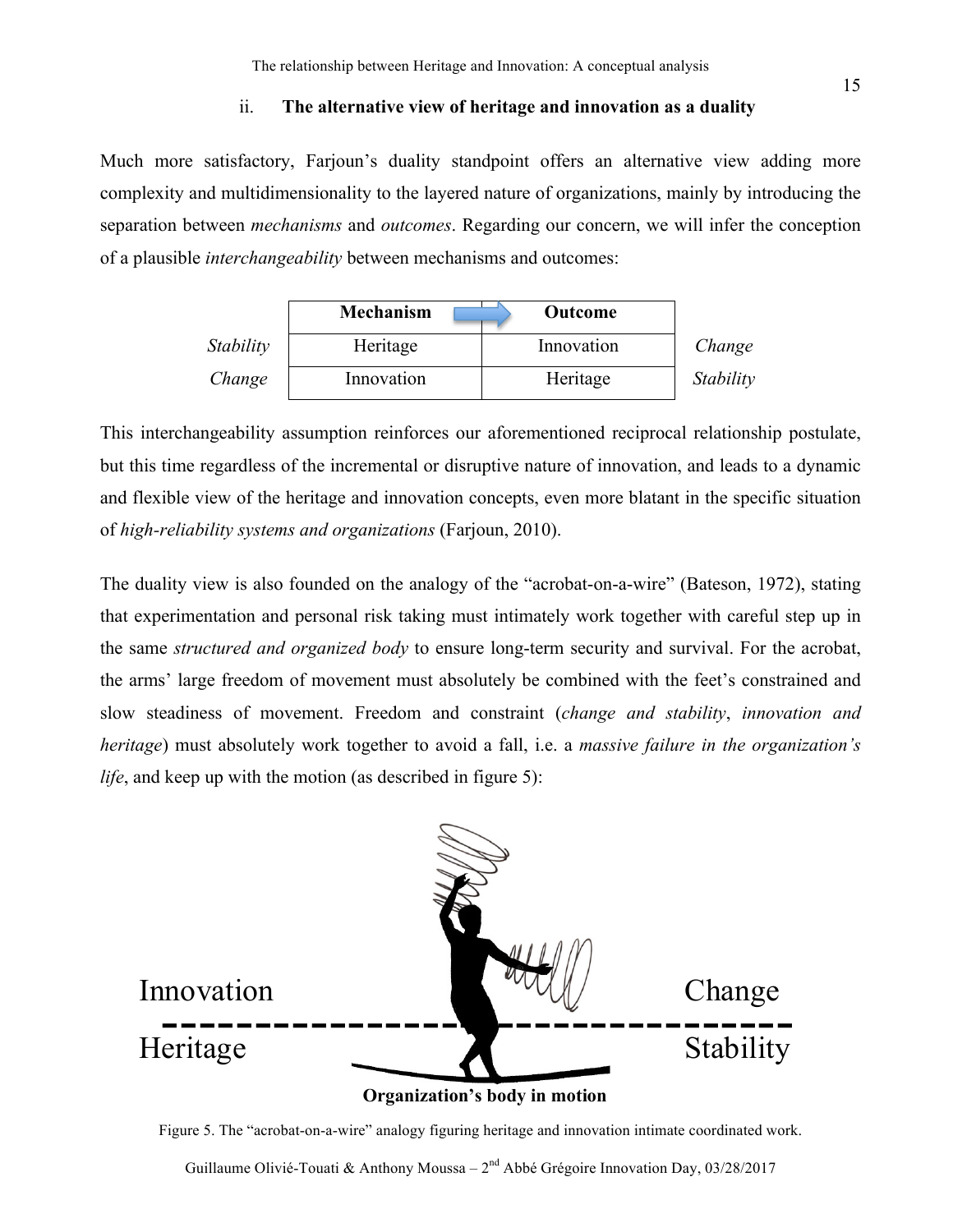Furthermore, the alternative duality view implies the over time linked effects of *heritage awareness* and *innovation mindfulness*, acting as the two sides of one corpus of cultural artifacts, and resulting in the *organization's sustainability* (as described in figure 6):

- Heritage awareness illustrates the *overall exploitability level of stable past artifacts*
- Innovation mindfulness illustrates the *overall effectiveness level of change processes*
- Organization's sustainability is characterized by:
	- o Coherency between mechanics and outcomes;
	- o Production of new knowledge;
	- o Reduction of massive failure's long-term risk.



Figure 6. Over time linked effects of heritage awareness and innovation mindfulness.

#### iii. **The reconciliation view of the 'Herivation' model hypothesis**

First, we consider the partial reconciliation of dualism and duality standpoints in the corporate context, under the introduction of the prominent difference between *polar* (or radical) and *hybrid* (or composite) settings (Farjoun, 2010):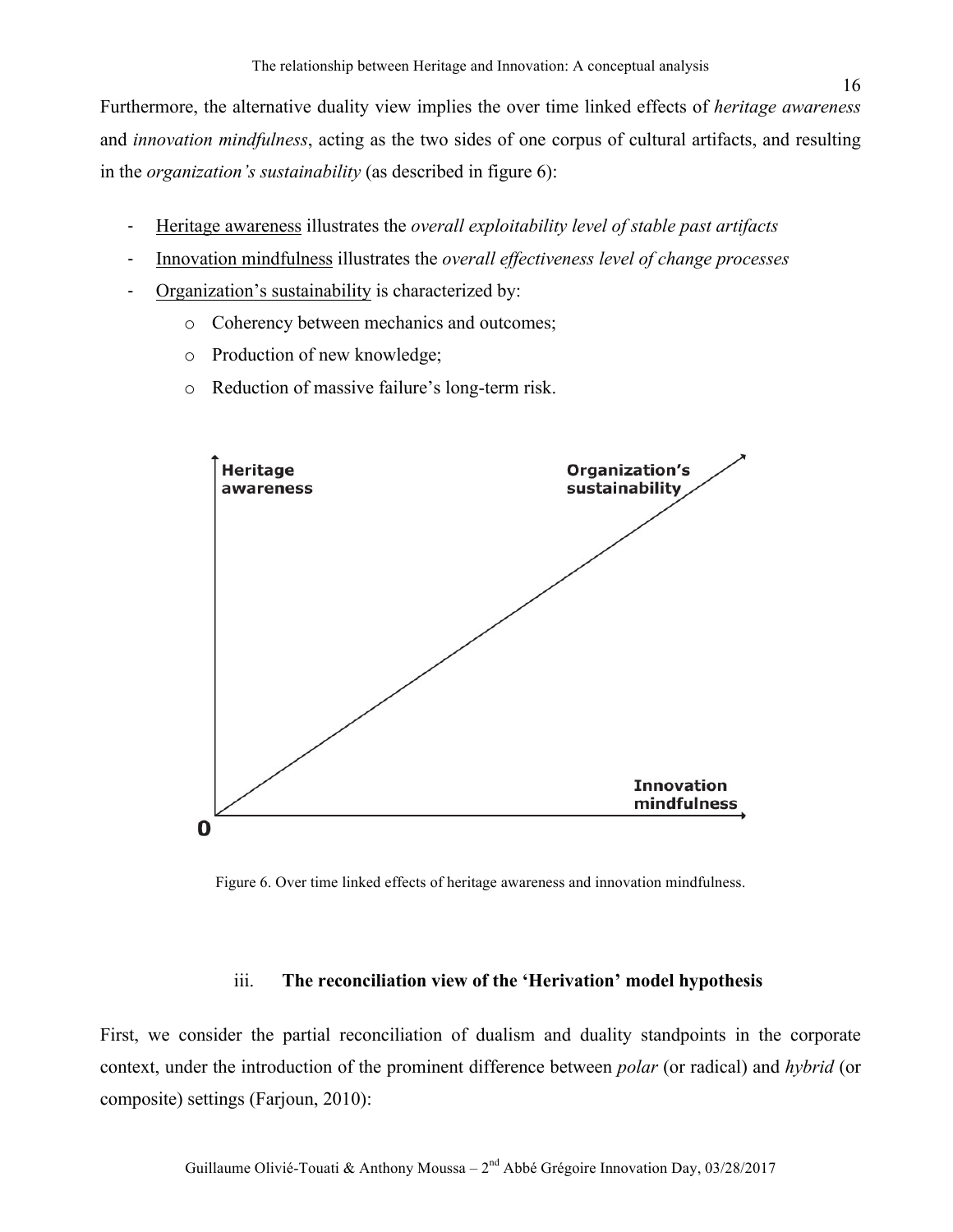- Organizations evolving in *polar conditions* (likely to characterize early stages of development) will foster and legitimate the *imposed choice of a dualism approach* regarding heritage and innovation-related processes implementation;
- Organizations evolving in *hybrid conditions* (likely to characterize advanced stages of development) will foster and legitimate the *mature choice of a duality approach* regarding heritage and innovation-related processes implementation;
- The over time evolution of these strategic approaches is characterized by a *gradual transition* from a set of conditions to another.

Second, and consequently, we fully understand the extent of space and time effects on the dualismduality issue:

- Firms operating under different socio-economical, cultural and territorial conditions will encourage different heritage-innovation strategies, possibly driven by a dualism or a duality standpoint (regardless of their development stage);
- As in the stability and change relationship (Farjoun, 2010), the over time evolution of the heritage and innovation relationship points two phases out:
	- o In the *short run*: prevalence of the dualism approach;
	- o In the *long run*: prevalence of the duality approach.

Third, we assume that the *long-term convergence of heritage and innovation organizational implementation* is a reliable conceptual tool to transcend the paradox of their complex relationship, with the help of an ambidextrous mindset resulting in the progressive building of interdependency. The more heritage and innovation forces will converge over time, the more their interdependency and mutual legitimization will emerge, strengthen and prevail.

Fourth, we postulate that heritage and innovation forces gear toward a *merging stage of endogenous/exogenous artifacts*, hence giving birth to the 'Herivation' model, that we will define as the *result of a recursive reciprocal exploitation process merging heritage and innovation transorganizational artifacts*.

Following this postulate, 'herivative' will qualify *mature corporate artifacts that are equally and simultaneously heritage and innovation-founded*.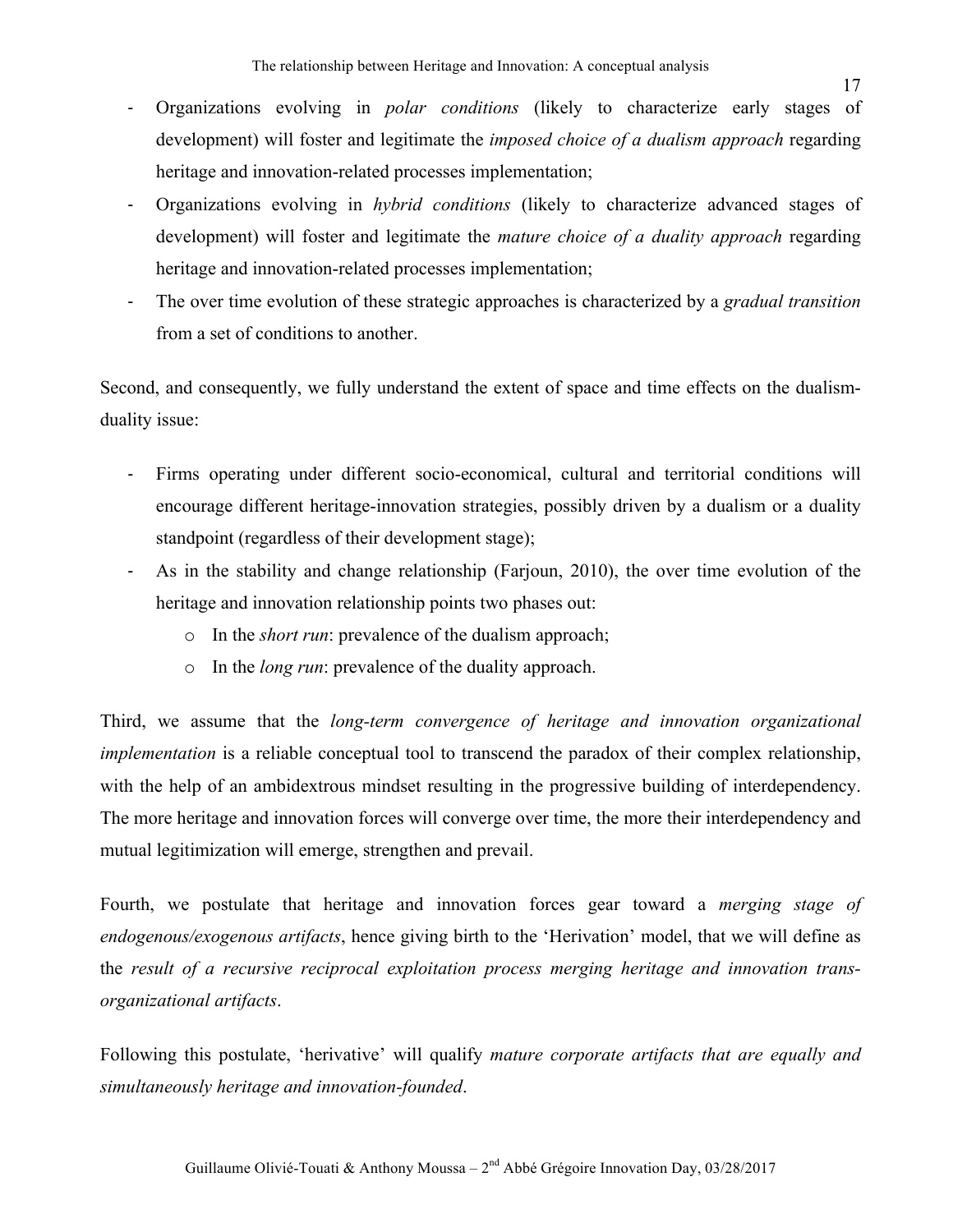- The *converging forces*' period of time covers both dualism and duality phases, and equally relates to *young polar firms* (fostering a strong dichotomy between heritage and innovation processes and artifacts) and then to *mature hybrid firms* (fostering a reciprocal relation between heritage and innovation processes and artifacts);
- The *merging forces*' period of time covers a final and stabilized phase, and strictly relates to a *limited leading group of extremely complex and historic-anchored firms* (fostering a unification of heritage and innovation processes and artifacts). (As described in figure 7)

The foundational constructs of this new 'Herivation' model are:

- *Farjoun's duality theory*, as the theoretical base for highlighting the convergence and the reciprocity of the heritage-innovation relationship;
- *Recursivity*, as the qualification of the self-enriching phenomenon driving interaction between artifacts in the 'Herivation' sphere;
- *Trans-organizational*, as the characteristic of artifacts reaching out to (and proceeding from) all types of corporate layers, operating areas, and processes, regardless of conventional vertical divisions;
- *Merging*, as the qualification of the unifying phenomenon by which heritage and innovation will over time cease to exist on their own as reciprocal and symbiotic yet separate entities, and will become one indistinguishable and fully operative body.



Figure 7. Emergence of the 'Herivation' model.

Guillaume Olivié-Touati & Anthony Moussa –  $2<sup>nd</sup>$  Abbé Grégoire Innovation Day, 03/28/2017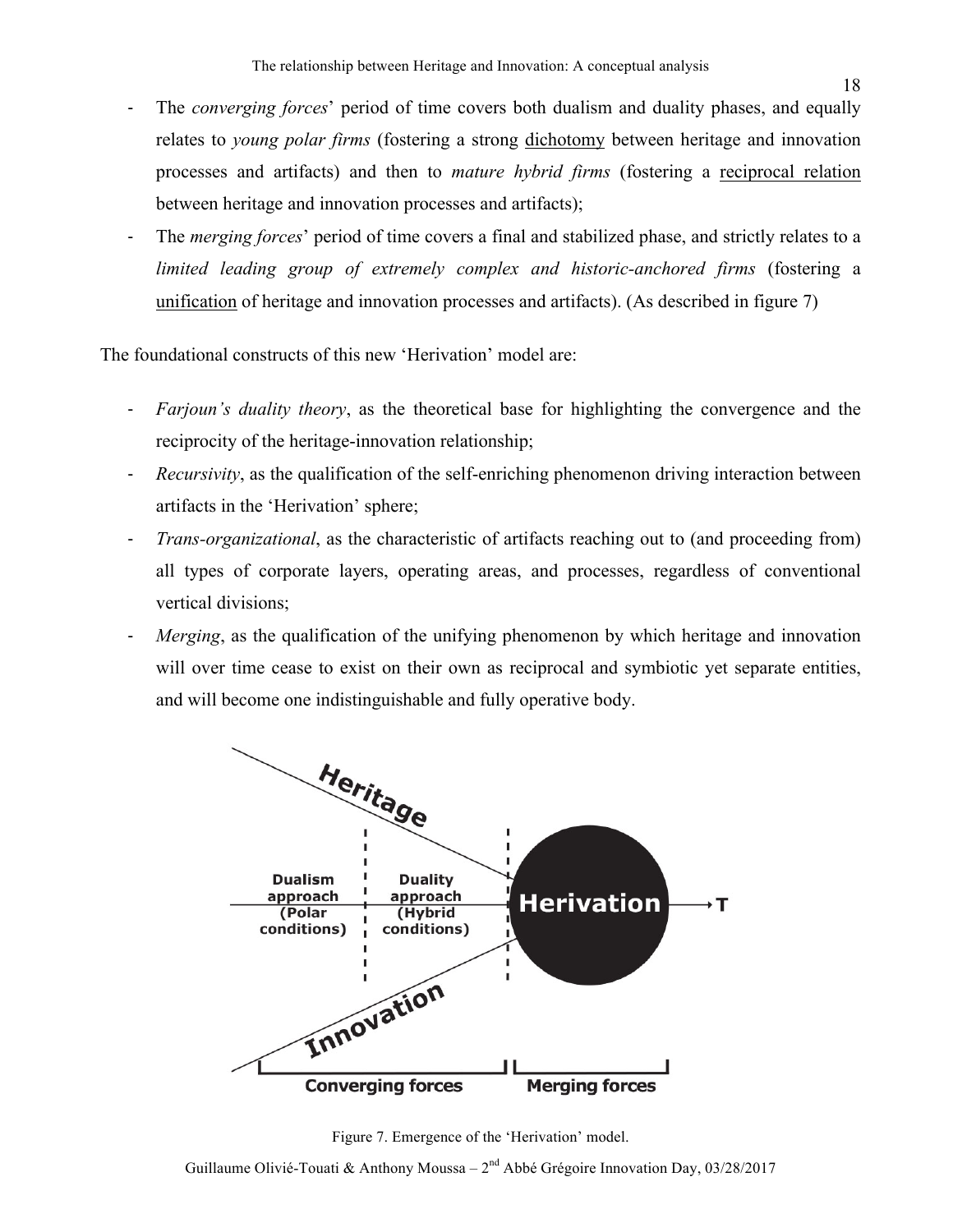#### **III. Heritage at the heart of innovative and perennial firms: practical evocations**

This section discusses the relationship between heritage and innovation on practical levels. One practical level that clearly demonstrates this relationship is the corporate or product-related brand level. To position themselves in a most complex marketplace, corporations and brands must clearly separate cultural heritage from history to incorporate innovative strategies appealing to consumers' present and future needs, while leveraging vicarious nostalgia (Merchant and Rose, 2013).

This approach will produce positive innovative effects, in the fashion industry (for large companies like LVMH and even smaller ones) as well as in other industries.

Effectively linking heritage to innovative projects in the real market world requires extensive researches and investigations that could potentially enrich the related literature. For our current purpose we will evoke the context of a consulting experience equally connected to heritage and innovation issues, and then highlight a selection of key commercial innovations (already launched or to be launched soon) so as to point out a possible connection with heritage.

#### **a. Fenwick-Linde: clarifying heritage assets to enhance innovation mindset**

Conducted by one of the author between January and August 2013, the heritage-related analysis of the one-and-a-half century old Fenwick-Linde's firm was a key construct to establish a concrete exploitable ground for the benefit of the current theoretical investigations.

The consulting mission initially focused on establishing guidelines for industrial heritage management, then evolved to the clarification of HR and marketing policies improvement processes.

Results of the analysis highlighted that:

- Heritage stood clearly out as a potent and welcomed development process, between past unclarified artifacts and the need for the reinforcement of corporate identity components, in the context of successive capital intensive structural changes;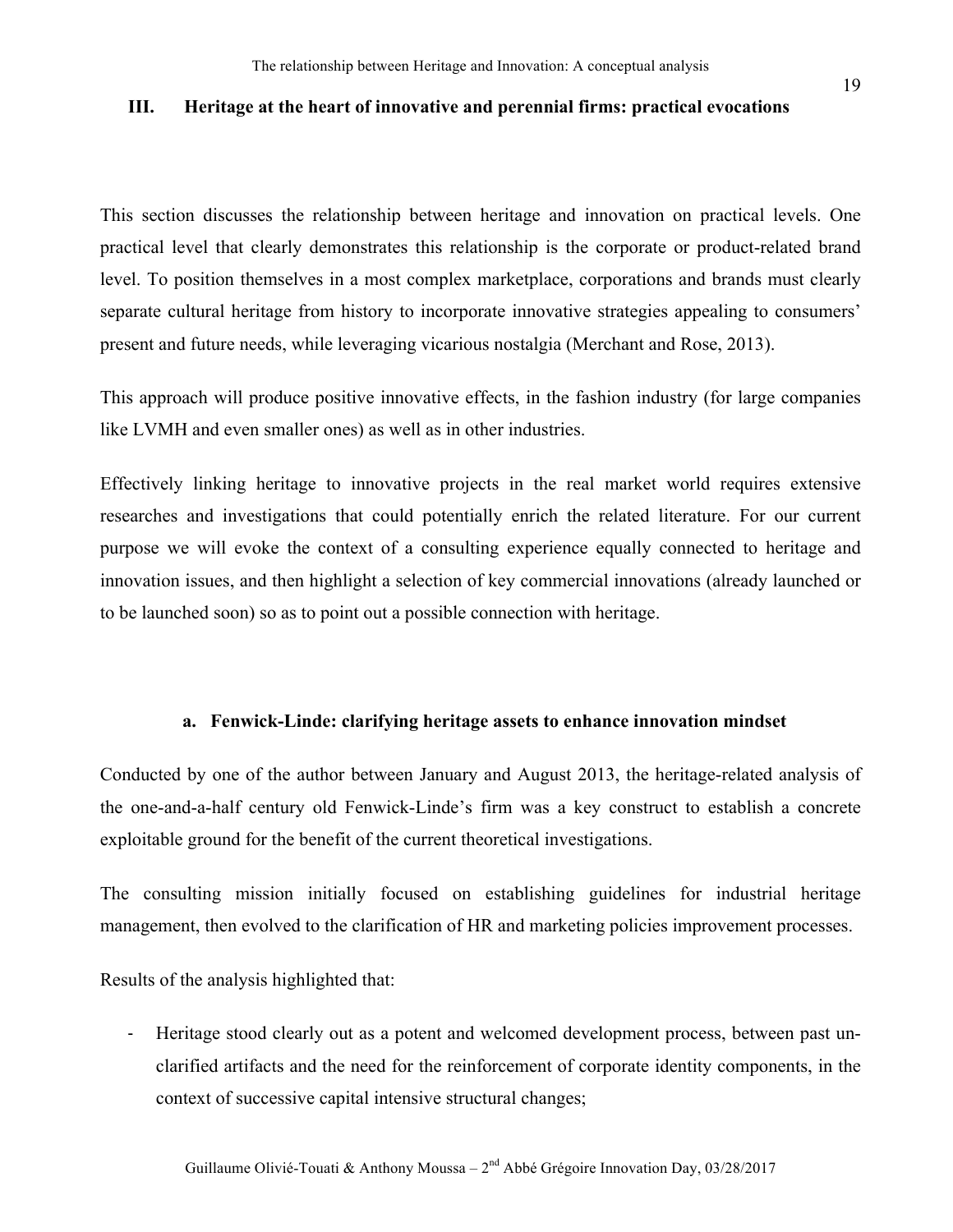- Heritage identification, analysis and valorization could be understood as part of a reliable development plan, along and in coordination with other strategic corporate projects;
- Innovation strategies were in most cases and for a significant part of the firm's history directly connected to acknowledged heritage assets. (Tangible like ancient commercial products, or intangible like specific and adaptable know-how)

## **b. Heritage-related innovative endeavors highlights**

Fashion brands, especially in the luxury market where consumers are eager of the intangible social enhancements connected to the product/service (Fionda and Moore, 2009, and Dion and Borraz, 2015), vigorously claim to rely their strategic development *equally on cultural heritage and on innovative processes*, thus justifying the crucial role of authenticity in the value creation (Boccardi, Ciappei, Zollo and Laudano, 2016).

This table presents real world examples of luxury or distinctive brands that clearly understand the relationship between heritage and innovation, and for long have fostered strategies to leverage innovation with heritage, and reciprocally:

| <b>Brand</b>  | <b>Innovation</b>                                  | Heritage field concerned                      |
|---------------|----------------------------------------------------|-----------------------------------------------|
| Louis Vuitton | Connected luggage (launch in 2017)                 | Core product $&$ brand identity (Travel)      |
| Burberry      | Online personalization experience                  | Values & brand identity                       |
| Rolex         | Automatic date change (Datejust)                   | $\&$<br>identity<br>products<br>Core<br>brand |
|               |                                                    | (Horology)                                    |
| Hermès        | Digital<br>with<br><i>(collaboration)</i><br>watch | Core products $\&$ brand identity (Leather)   |
|               | Apple)                                             |                                               |
| Nestlé        | Coffee capsules machines (Nespresso)               | Core services and know-how<br>(Quality        |
|               |                                                    | coffee)                                       |
| Apple         | recognition<br>handwriting<br><b>PDA</b>           | products<br>and<br>know-how<br>Core           |
|               | (Newton)                                           | (Electronic)                                  |

Table 2. Industry examples of the relationship between heritage and innovation.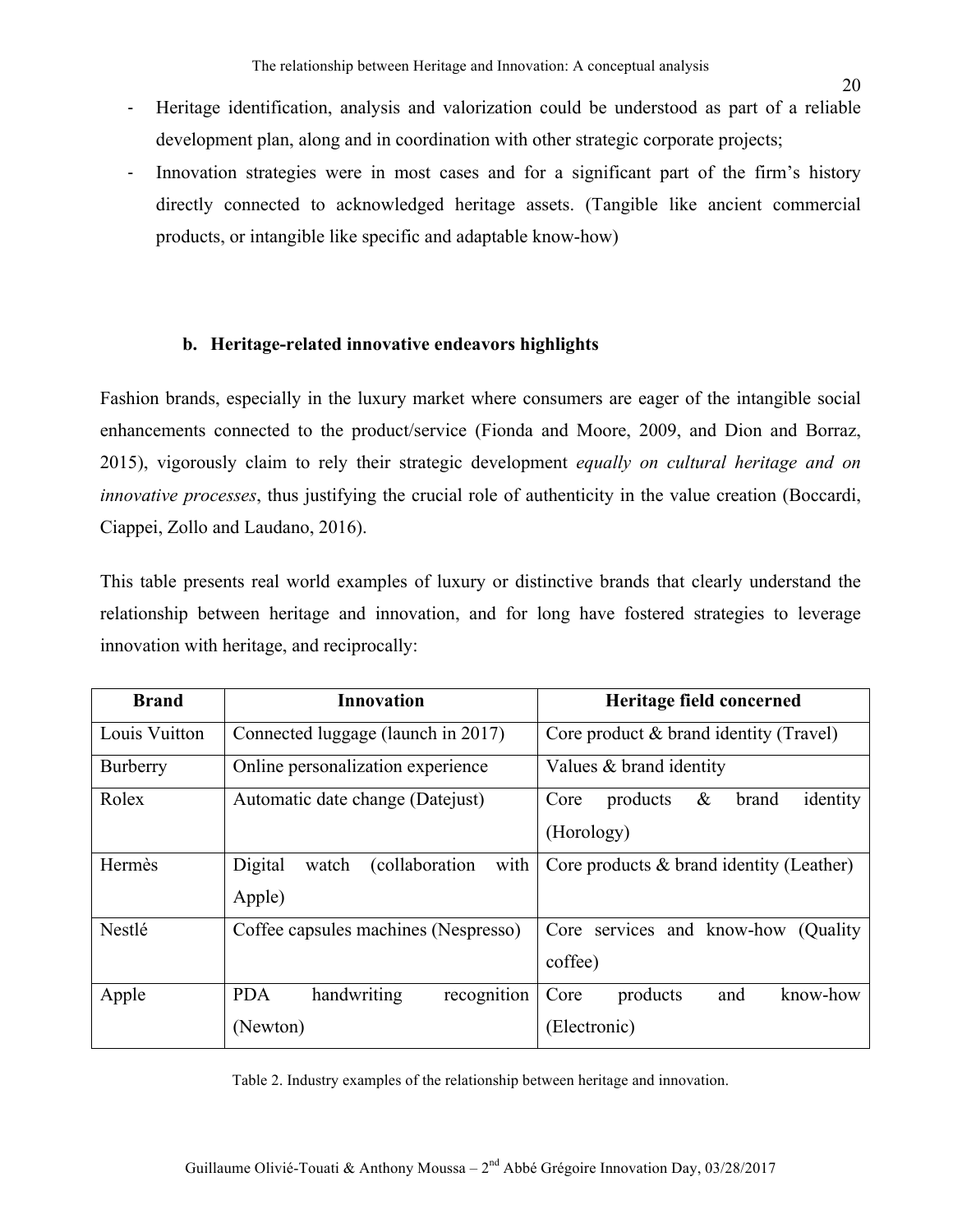# **Conclusion**

Crossing innovation strategies in many ways, cultural heritage, when applied to large organizations like global private or public corporations, demonstrates its ability to transform corporate artifacts (tangible or intangible) into powerful inspirational resources for all operators.

"Getting rid of the past" being not conflictive with the vision of an heritage (when isolated from history) constantly enriching the company's innovative processes, it is therefore acceptable to state that heritage and innovation, whether incremental or disruptive, can stand together on a front line as realistic allies: one nourishing the other, and both of them enhancing the organization's sustainability in the long run.

Furthermore, when looking specifically from the sourcing of innovation' point of view, corporate heritage will be considered as a complementary and productive leverage, most likely to enhance other inputs, i.e. market needs.

This article contributes to the literature of the nascent field of corporate heritage (Burghausen and Balmer, 2014). It aims to reconcile the paradox in the literature concerning the relationship between heritage and innovation. While some authors imply that heritage hinders innovation (Lowenthal, 1988), others argue that heritage and innovation can have an interdependent relationship (Balmer, 2013). This article contributes to the literature by analyzing the nature of the relationship between these two concepts, hence providing a solution to the paradox (Poole and Van de Ven, 1989), through the prism of Farjoun's duality theory.

The 'Herivation' model developed by the authors, characterized by a merger of the two concepts of heritage and innovation, intends to initiate new prospective discussions, while fostering a new step beyond duality, and establishing with the use of heritage a reliable causality link between innovation and sustainability.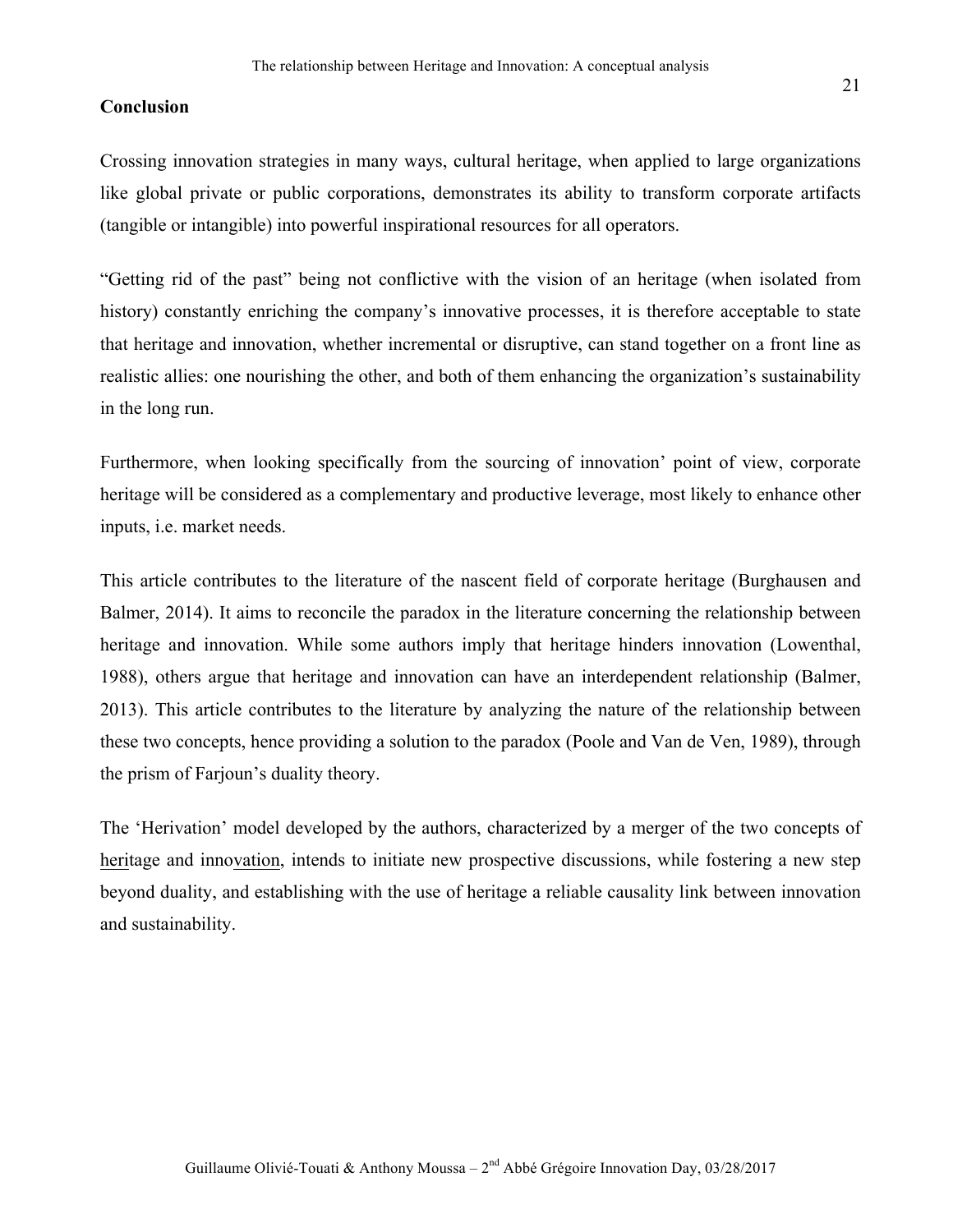#### **References**

- Agerholm Andersen, M., 2015, The strategic communication of corporate heritage identity implementation in a hyper-modal context, Corporate Communication International, Conference (New York).
- Balmer, J., Burghausen, M., 2015, Explicating Corporate Heritage, Corporate Heritage Brands, and Organizational Heritage, Journal of Brand Management.
- Barou, Y., 2014, Patrimoine humain de l'entreprise et compétitivité, Des îlots de résistance.
- Bateson, G., 1972, Steps to an ecology of mind, New York, Ballantine Books.
- Beverland, M. B., Wilner, S. J., Micheli, P., 2015, Reconciling the tension between consistency and relevance: design thinking as a mechanism for brand ambidexterity; Journal of the Academy of Marketing Science 43, 589-609.
- Boccardi, A., Ciappei, C., Zollo, L., Laudano, M., 2016, The Role of Heritage and Authenticity in the Value Creation of Fashion Brand, Journal of Business Research 9.
- Byrom, J., Lehman, K., 2009, Coopers Brewery: heritage and innovation within a family firm, Marketing Intelligence & Planning 27, 516-523.
- Burghausen, M., Balmer, J., 2014, Repertoires of the corporate past: Explanation and framework introducing an integrated and dynamic perspective, Corporate Communications: An International Journal 19.
- Cardot, F., 2006, L'éthique d'entreprise, Presses Universitaires de France.
- Carney, M., Gedajlovic, E., 2003, Strategic Innovation and the Administrative Heritage of East Asian Family Business Groups, Asia Pacific Journal of Management 20, 5-26.
- Dambron, P., 2004, Patrimoine industriel & développement local, Jean Delaville.
- Dion, D., Borraz, S., 2015, Managing heritage brands: A study of the sacralisation of heritage stores in the luxury industry, Journal of Retailing and Consumer Services, 77-84.
- Dion, D., Mazzalovo, G., 2016, Reviving sleeping beauty brands by rearticulating brand heritage, Journal of Business Research.
- Farjoun, M., 2010, Beyond dualism: Stability and change as a duality, Academy of Management Review 35, 202-225.
- Feldman, M. S., Pentland, B. T., 2003, Re-conceptualizing routines as a source of flexibility and change, Administrative Science Quaterly 48, 94-118.
- Fionda, A., Moore, C., 2009, The anatomy of the luxury fashion brand, Journal of Brand Management, 347- 363.
- Gasnier, M., Lamard, P., 2007, Le patrimoine industriel comme vecteur de reconquête économique, Lavauzelle.
- Hashmi, O., 2016, Innovation Thinking Methods for the Modern Entrepreneur, Next Thirty Press.